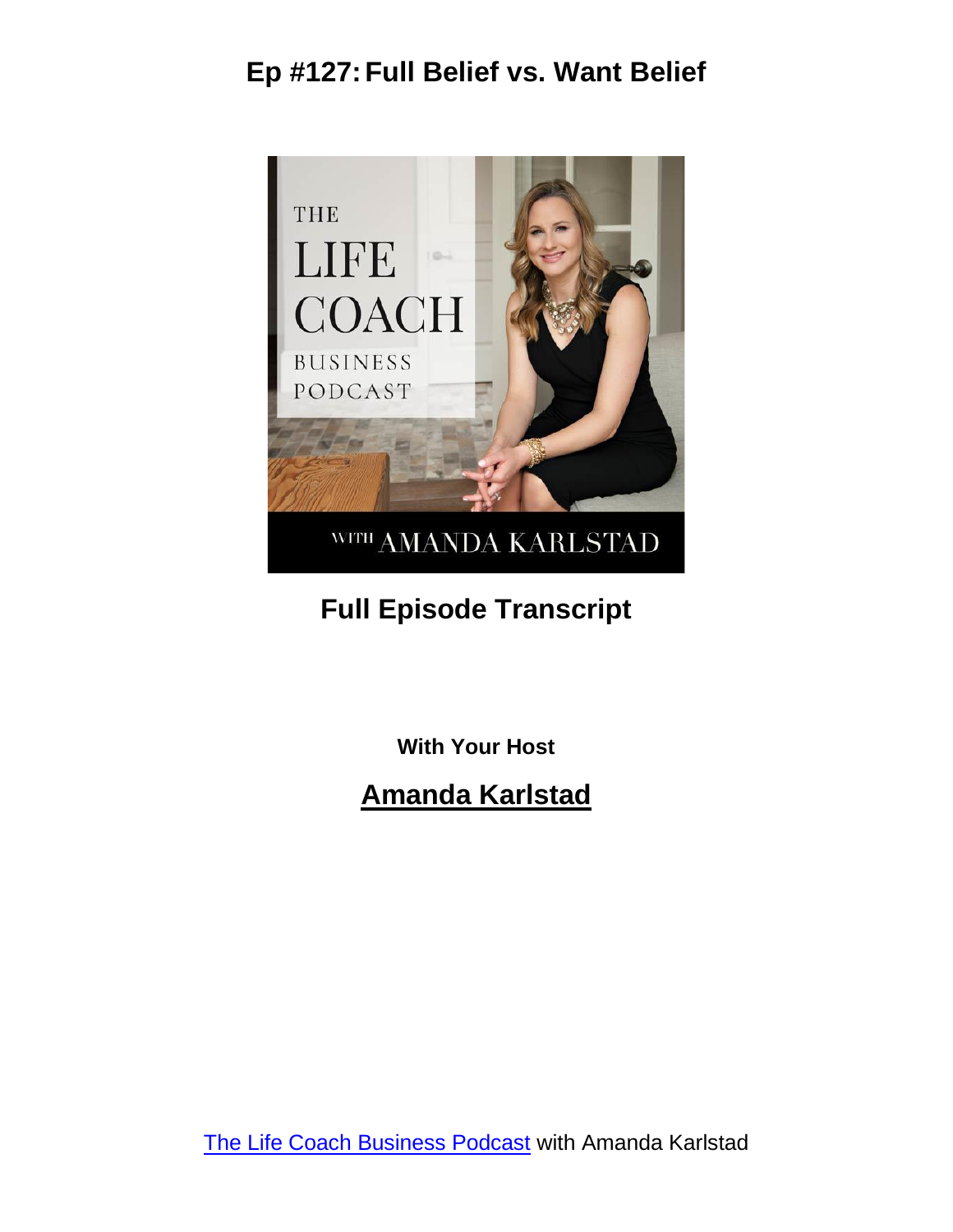You are listening to *The Life Coach Business Podcast* with Amanda Karlstad episode number 127.

Welcome to *The Life Coach Business Podcast*, a show for coaches who are ready to up-level their business and take their impact, leadership, and results to a whole new level. If you're ready to start taking powerful action and become the leader your business needs in order to grow and thrive, this show is for you. I'm your host, Amanda Karlstad, certified life and business coach, and entrepreneurial leadership expert. Now, let's get down to business.

Hello, and welcome everyone. So glad to have you here. I hope you're doing well. I'm doing amazing. I am finalizing some last pieces for my upcoming High Level Mastermind retreat. I am so excited for this retreat and for what we have planned for my High Level Mastermind clients who are amazing and doing such big things and making so much money in their business. They're all doing it in such an aligned way, and honestly building and scaling their dream businesses. It is so much fun to be able to help them do that.

I want to tell you, if you are a coach who is ready to take things to the next level. So maybe you're working with clients on a one-on-one basis and you're ready to scale, or maybe you're already at or trending at six figures in your business. And you're serious about growing your business to multiple six figures, seven figures, then I want to invite you to join us.

I have created this program to be the program that you need that helps you to take your business to that level. It is the mastermind for coaches who have a desire to build a very successful coaching business, and that also wants to do it in the most accelerated and sustainable way. And in a way that is in full alignment to their life, to the work that they do in the world.

So I am so proud of the work that we do in this program, and the transformation that happens for my clients through this process. So that they can fully step into their greatness and truly become examples of what is possible.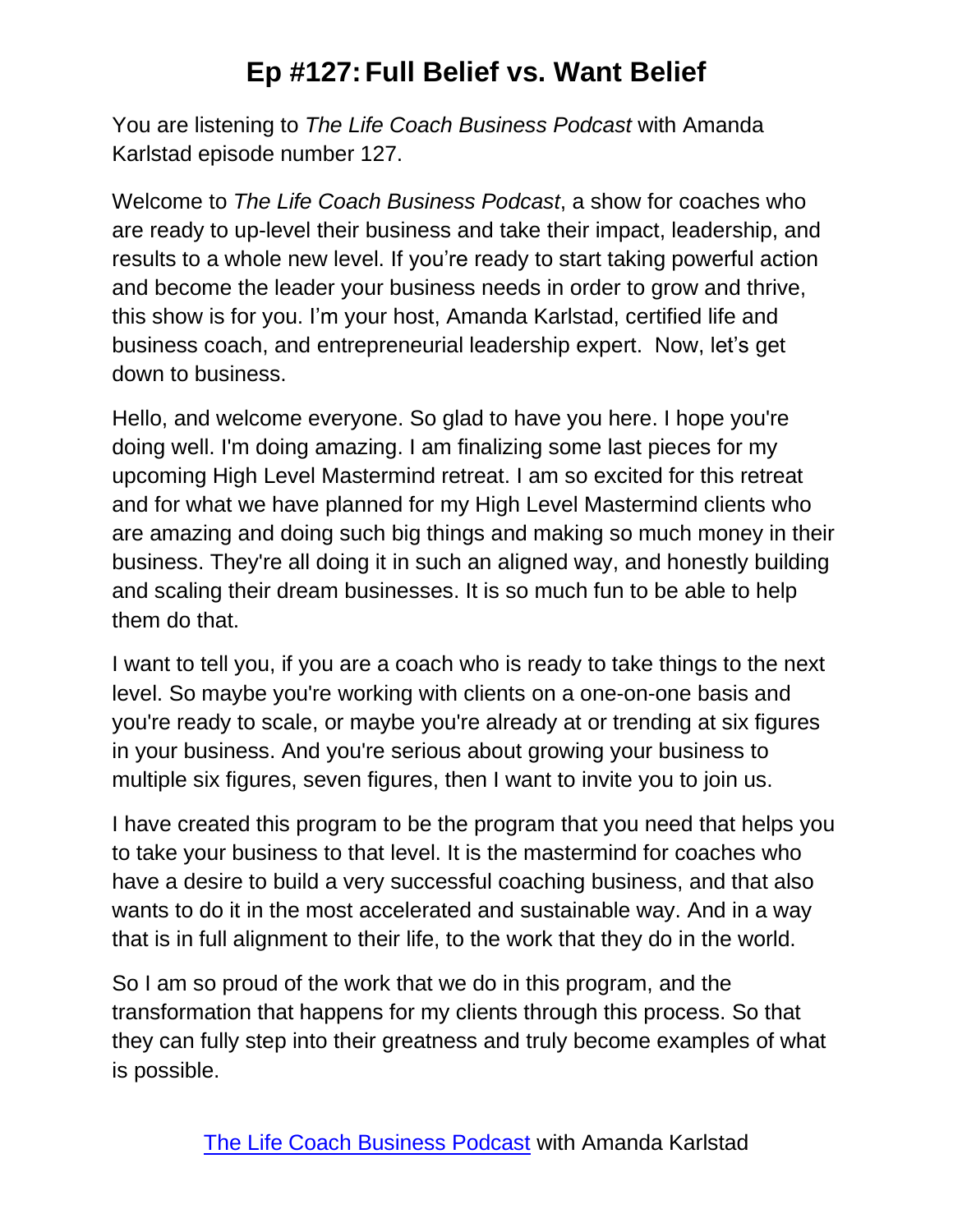One of my goals this year. I've shared this on the podcast before, but one of my goals is to help as many coaches as I can in this program to take their business to that multiple six figure level, that seven figure level, and even beyond that. So I want to invite you to apply as there are limited spots available in this mastermind because there is a very high level of support that is in this program. Because I'm also very serious about helping my clients get results.

Just to give you an idea, we've had clients that have recently did over \$90,000 in revenue just last month. We've had clients who are creating \$50,000 launches, new group programs in literally a matter of weeks. We have clients in the process of launching and creating their highest revenue months yet. Clients who are successfully selling coaching packages in \$10,000 and up.

So it's a very high level group where we're having higher level business conversations. It's really a container that is at the highest level in terms of coaching, strategy, and mentoring that literally gives you the roadmap, the playbook on building your million dollar plus business.

I am so, so excited about this group. I'm so excited about this program. So I really want you, if this sounds like you, to go ahead and fill out, there's just a quick application. If you're an established coach and if you're at a place where you know you're ready for this level of coaching, this level of mentorship, this level of strategy and support. We'll definitely link that application up in the show notes. I would love for you to fill that out, and set up a call so we can talk about what's possible for you this year and really put a game plan together for you to do that.

I will say for those of you who are maybe not quite at that point, and so maybe you're building to your first six figures and you want to do that also in the most streamlined and in the most accelerated way. I do have my six month foundational program. It's my six month business accelerator program called the Mastermind. This is for coaches who are really working towards that first six figures who really want to do it in a way that feels in alignment with them.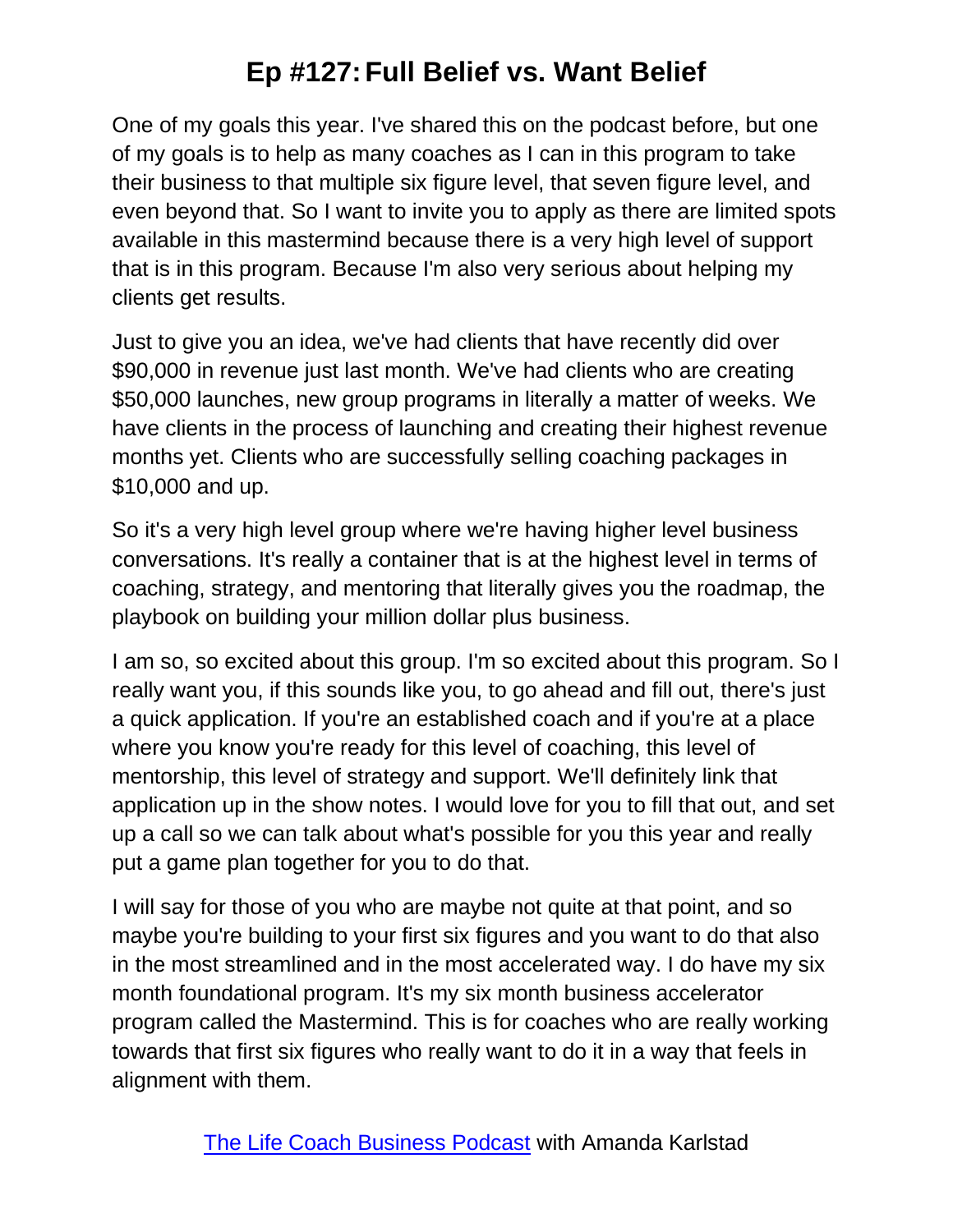So for a lot of them, it's a matter of not having to sell their soul on social media or rely on tactics that don't feel aligned. Just like my High Level Mastermind, it really allows for building your business in the most aligned way that sets the foundation for you to be able to grow and scale in the long term. So we will have a cohort that's starting again soon. So you can find that application, set up your call as well through the link in the show notes. We'll see if it's a fit.

All right, let's dive into today's episode. What I want to talk to you all today about is a concept that I have been thinking about lately, and I observe a lot as I am working with my clients and working with so many coaches now in the industry. Coaches from all different types of backgrounds and all different types of niches.

What I want to talk about today is really choosing with intention what you want to believe. I want to say before we dive into this that, you know, on the surface, I think that this can appear to be a really simple concept. We, for the most part as coaches, know that we get to choose as far as what it is that we want to believe, right. We know that we get to choose what we get to believe when it comes to, for instance, our business, when it comes to the results that we have.

The difference is that, and this is what I want to talk about today, is that when we're truly choosing and truly believing something is when the results manifest, right. That's when the result really starts to appear. What happens is when we're truly believing, we can see evidence of that in the business. We can see evidence of that in our life. So I want to talk about this because it's a very subtle difference, but it's a really important difference that I see come up over and over again.

So just because this is a simple concept on the surface, I want to encourage you to not dismiss this because I think it's very, while it is a simple concept, it can be very difficult to embody. It can be very difficult to actually live in your life.

So I want you to consider for a moment and think about where you are right now in your business. I want you to think about the difference between you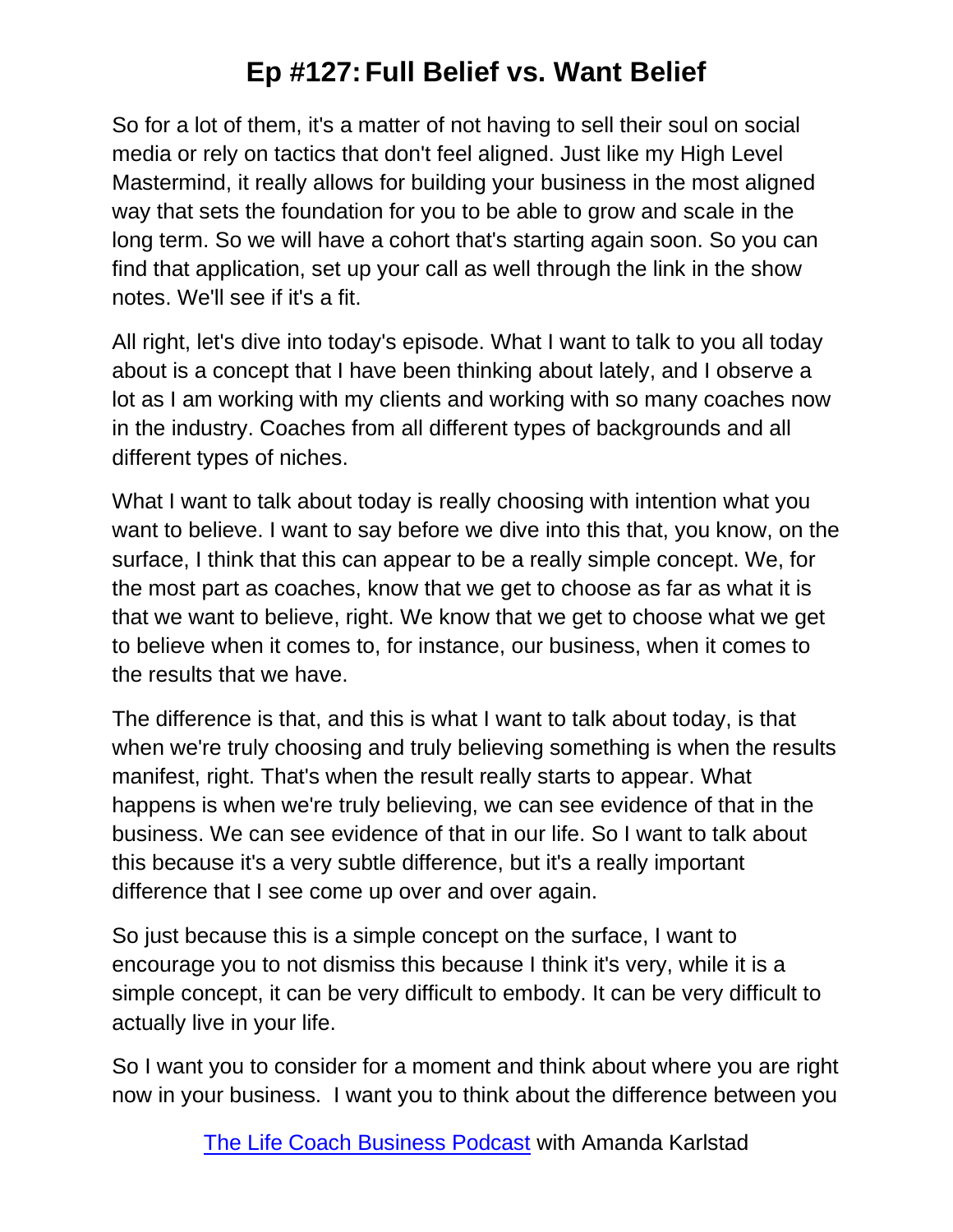wanting to believe something, and you actually believing in something. Okay.

So think for a minute about your business. I want you to consider the results that you have right now in your business. When you think about the result, when you think about your business, I want you to think about what it is that you're believing right now.

What I want you to consider with this is whether or not this is something that you want to believe, or is this something that you actually believe?

I want to bring this to the surface today because it's something that, you know, for my clients and for all the coaches that I work with, so often even when you've been in this work for so long, even when you've done all of your own personal work. When you've been on this journey of building your business, when you continually work on your belief, it's so easy to dismiss. We intellectually know that our belief creates our results, but it's very easy to still lose sight of this subtle difference that I'm talking about.

So one of the examples that I think that I personally observe that's come up a lot with whether it's clients or just in general is especially during launches. So I just want you to consider if you're going into a launch or if you've ever gone into a launch and you've experienced that when you're going into that process or when you're in that process. Maybe that launch is happening over the course of a few weeks, maybe it's a little bit longer, whatever that timeline is.

What happens is that in a lot of cases, what tends to happen is that we go into the launch with a high level of belief, right? We go into that launch with in this example knowing exactly what the goals are, thinking that we've got the plan all laid out. What quickly ends up happening is that inevitably, right, there's things that come up. Inevitably things that maybe you didn't anticipate came up.

What I noticed is that when I observe, again whether it's a client or in general, when you're in a place where things aren't going quite as planned,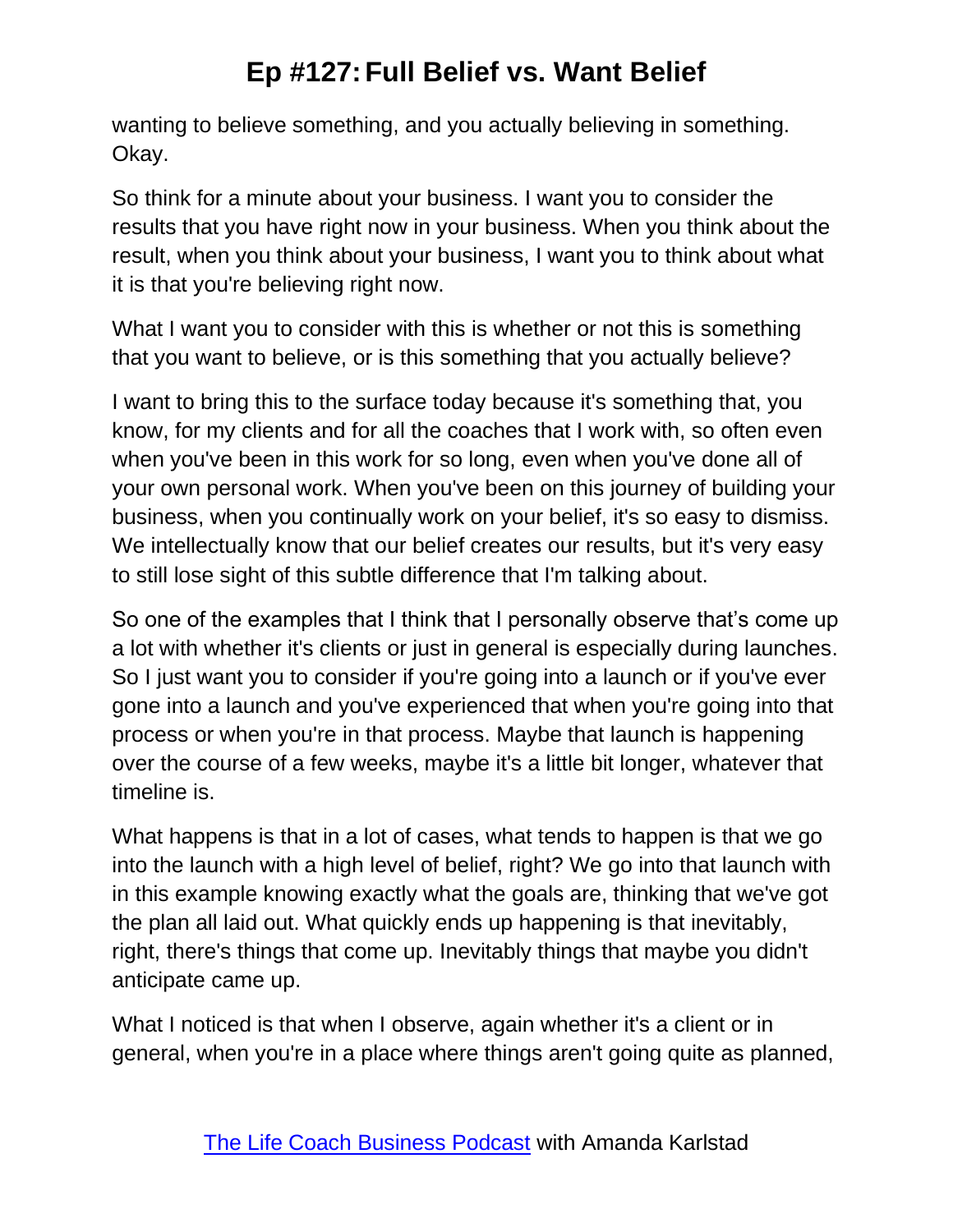right. Maybe there's challenges that you weren't able to accommodate for, you weren't able to see, it wasn't on your radar.

What happens very quickly is our belief starts to be shaken up a bit, right. We start to change our belief based on the evidence that we're seeing. So whatever it is that we're seeing, we start to believe that as evidence. And in some cases, if it's a challenge right, we start to see that as evidence why maybe we're not going to hit our goal.

So in that scenario, what tends to happen is we might start to lower the goal. We might start to think okay well, based on what's happening, maybe I'm only going to hit this amount or maybe it's going to be. We start to make predictions about the outcome. What I want to offer to all of you here is that there's a really subtle difference between operating from a lens of wanting to believe versus living and actively believing, which is the difference and can make all the difference.

So whether you're in a launch or whether you are putting on some type of event. Maybe it's a webinar, maybe it's some other type of event that you're putting on, you always have a choice to believe that you can create that end result.

So I would really encourage you to take a minute and look at where you're at right now. Whether it's a launch, whether it's a launch that you're going into, or whatever it is that's happening in your business. I want you to be really honest about your level of belief.

Because what happens is when we start stepping forward in a bigger way, when we start to put new things in place in the business, when we're trying something new, when maybe you don't have that full evidence and you don't have yet the results that you would have hoped for, it's very easy for that belief to start to be questioned.

So what I want to challenge you with here is to think about if you were to truly believe. What I mean by this is believing and living into and being in that full belief that you knew, without a shadow of a doubt, that you could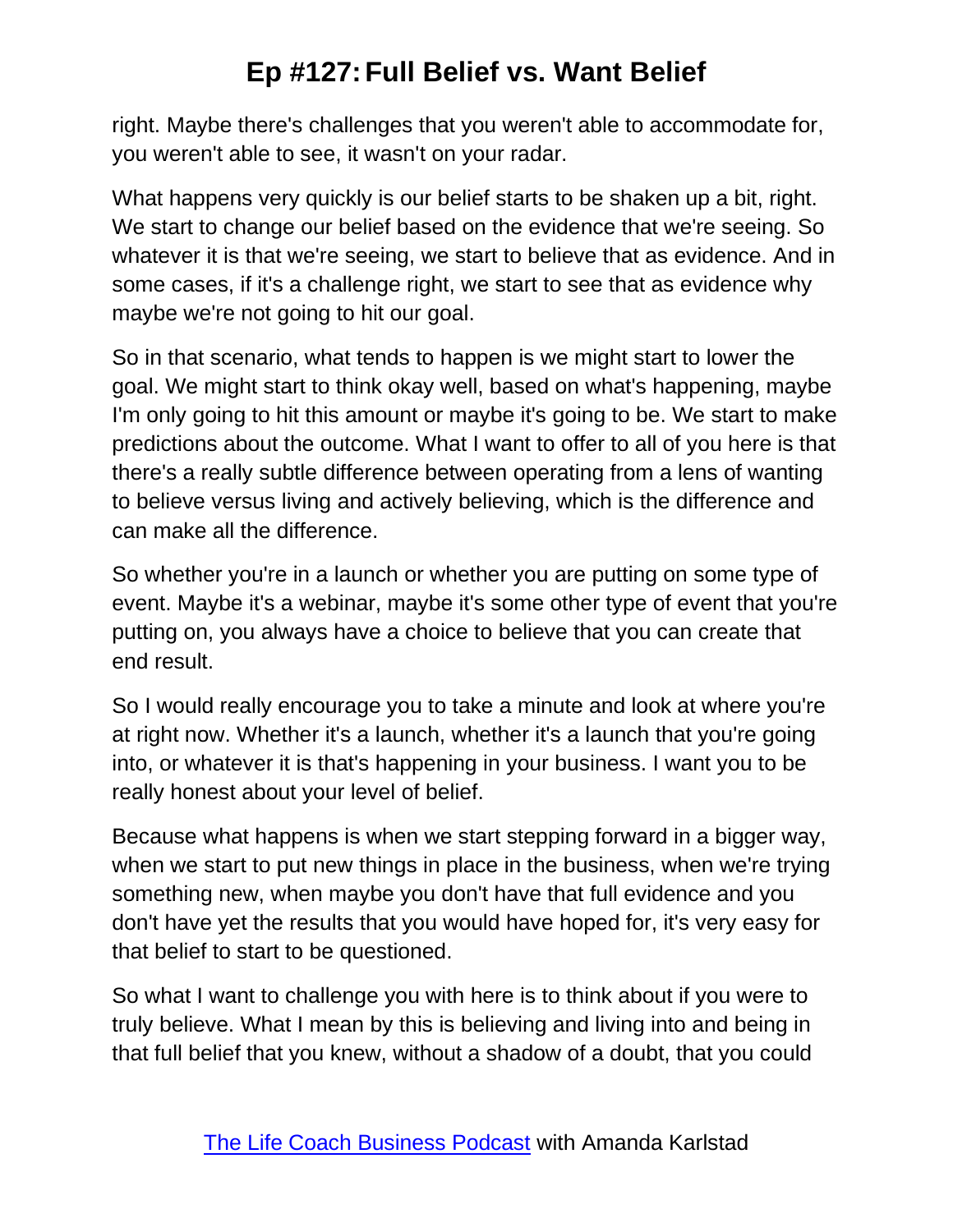create that end result, right? All the way, no matter what was happening, all the way to that deadline. What would that difference be?

Because the truth is that it's really easy to believe something after it happens. It's easy when you have the evidence. It's easy to believe when you've done it before. What's more challenging, and this is where I find that most coaches struggle, is to believe when you don't have the evidence. Is to believe when maybe you can see that end result, you have that desire, and you probably even know you're capable, right, but maybe you're not sure exactly how you're going to do that.

So when you don't have that full evidence along the way or have the results that you were hoping for, my question to you is, can you still be in full belief? Or are you in a place where you're wanting to believe? This is the difference that can change everything.

Because when this doubt comes up, when thoughts come through, like maybe I don't have enough audience. Nobody's opening my emails. My messaging isn't good, right, like all the things. So all of the difference between wanting to believe something and feeling like it's not within your control is a wanting to believe.

So I want you to take a look at this and look at up until this point. Maybe it's been a recent experience that you've had or maybe something that you're experiencing right now in the moment. Really think about what the difference would be and be honest about it, if you truly were in full belief, if you truly believed and allowed yourself to believe all the way to the deadline. Whatever that is.

Because truly believing is allowing yourself to fully believe no matter what. It's allowing yourself to be fully in the belief no matter what that evidence is telling you. Wanting to believe is coming from a place of belief where there's a part of you that isn't in full belief. That belief isn't fully there. So, really look at that for yourself and consider what the difference would be.

All right, so the second thing that I want to offer you here is that when you're actually believing something, when you are actively believing on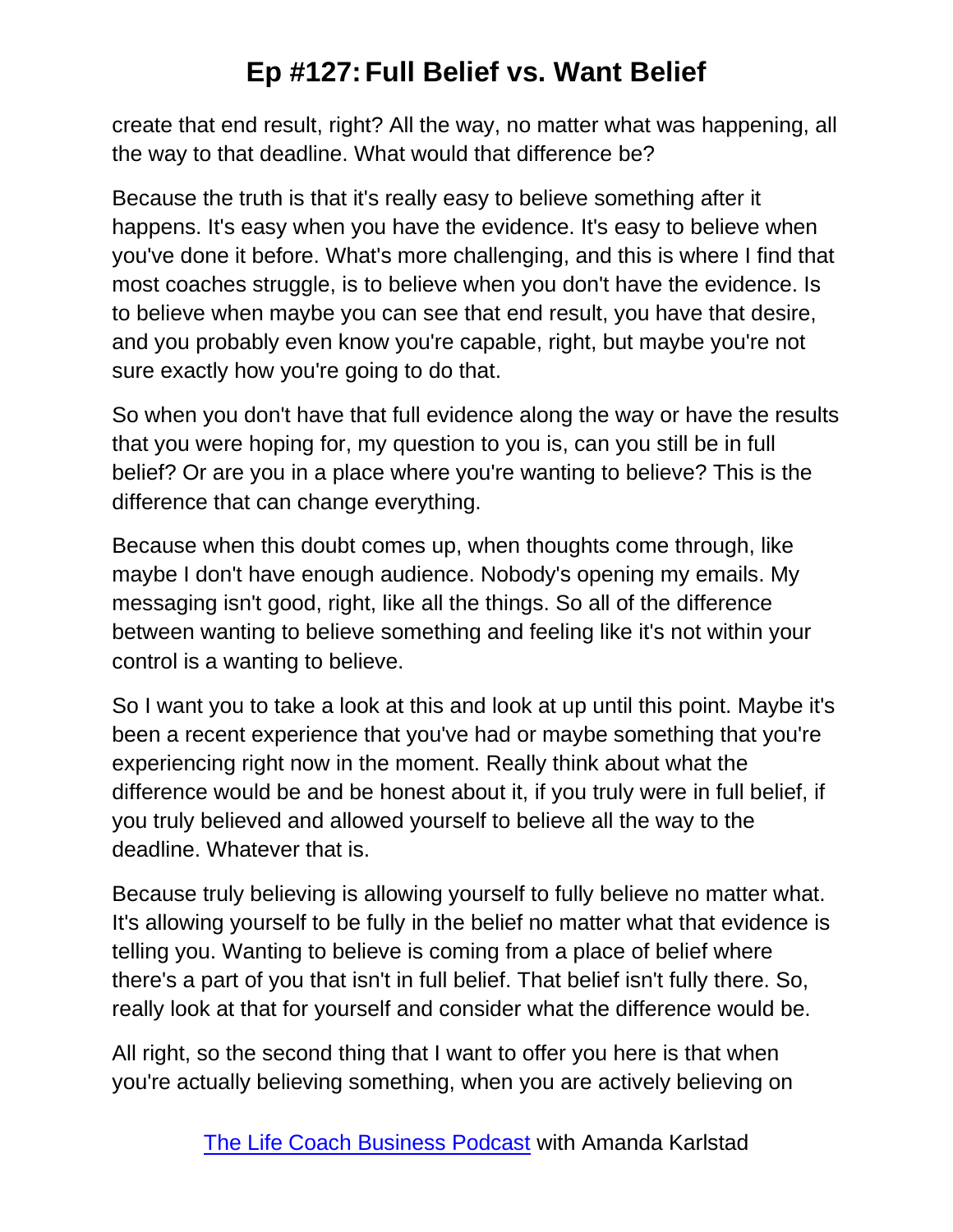purpose versus coming from a place of where you're wanting to believe something, and being in that space where you can see it, but your belief isn't fully there. One of the distinctions that is really important to understand is that when you truly believe, you are, in essence, living into that belief. You're living in the presence of it already being done.

So the first piece is really about having a level of belief that is a little bit shakable. It's based on the evidence that you're seeing, based on the circumstances, based on the facts that you might be experiencing. The difference is deciding when you're in that process, deciding in that moment, in that experience, whether or not you want to truly believe or do you just want to believe.

Now, the second piece is the distinction between wanting to believe in something and actually believing it. When you actually believe it, when you're living into that belief, it's interesting because things tend to happen that are very distinct.

So let's say that you had a goal to create \$250,000 this year. When you talk about that goal, and if we assume that that's your goal. For all of you listening, I know your goal might be a little bit different. But when you talk about whatever your goal is, I want you to consider how are you talking about that goal? Are you talking about it in a way as if it's already done? So I want you to really think about that, and consider what your goal is, and think about when you think about that goal, and as you're communicating about that goal.

So this might be people in your personal life. It might be to team members that you have. Whoever that is, I want you to really look at how you're communicating about that goal.

A key here is are you communicating in anticipation of that \$250,000 goal being met this year? Are you speaking about it in a way of how are you going to solve for certain things at that level of revenue? It might be how are you going to handle certain processes in your business? How are you going to accommodate certain things in the business?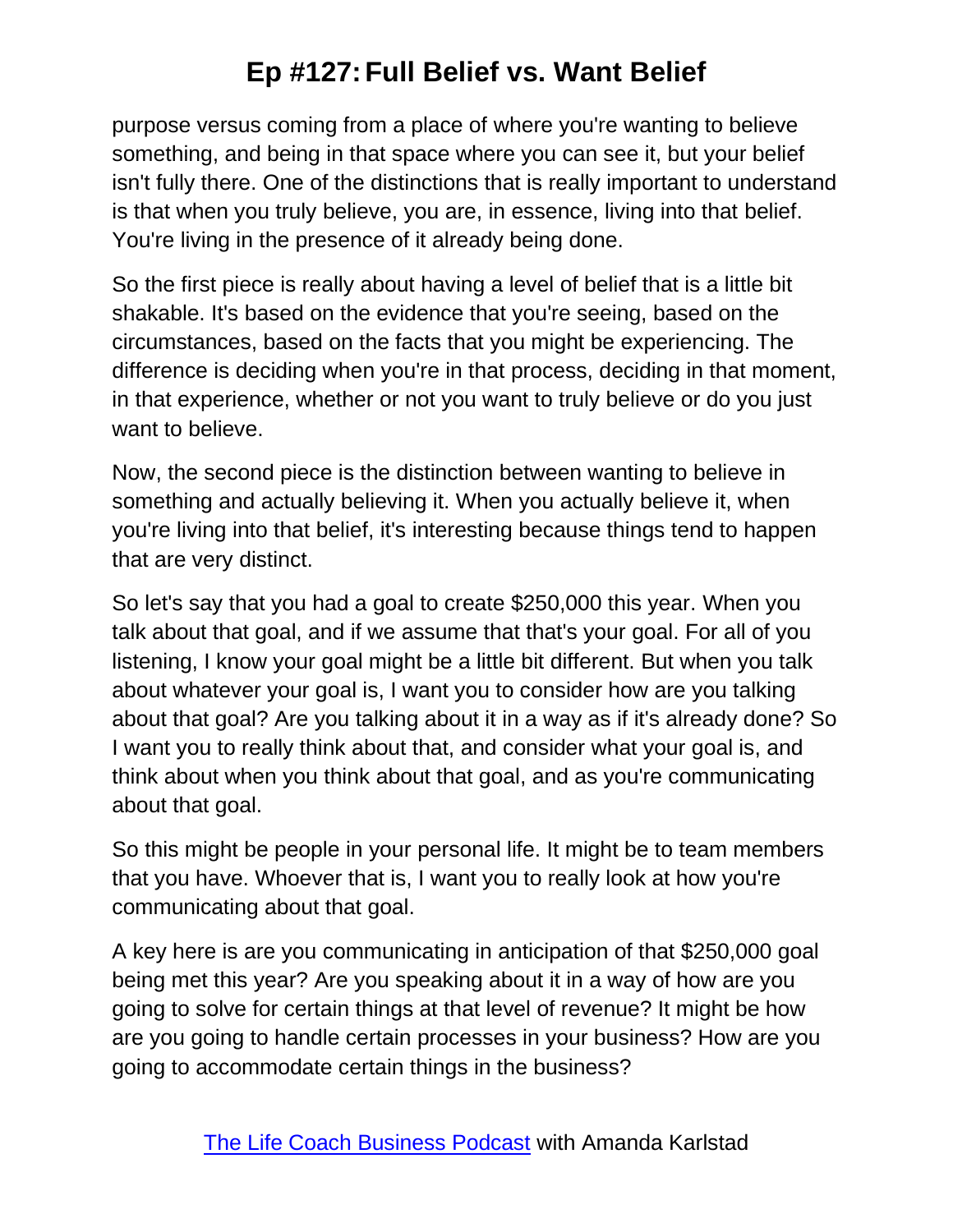So it's not a matter of negotiating the details, right. It's not trying to figure out exactly how it's going to play out. It's anticipating that it's already done. It's planning that it's already done. It's really common to want certainty, to be able to know exactly how you're going to create your goal. Exactly how you're going to create that level of revenue. It's important to think about that.

But when you're fully living in belief, what I find is that you're not spending your time negotiating the details. So I'm not talking about not looking at your numbers, because that's important, but what you're not doing is trying to negotiate all of the details around it. So it's the difference of knowing that it's already a done deal. It's the difference of knowing that whatever it is that you're doing, whatever mechanism that you have in your business, that it's already done.

It could be a matter of tweaking certain things and doing certain things to optimize things in your business. But it's also not allowing yourself to get discouraged. It's also not allowing yourself to be swayed by any external circumstances. It's instead coming from that place of knowing, knowing that it's already done and being willing to work within that, being willing to make those necessary tweaks.

So as you go, when you're coming from a place of full belief, and you're living into that place of full belief, what I've found is that you make so much smarter business decisions. You can think so much more clearly about your business.

So there's a real subtle difference here that I can see when clients are moving in and out of belief. So the difference is it's already done, and really being committed to that belief and talking as if that's the goal that it's already done versus the figuring out and all of the negotiating.

So this is what I want to offer to you is to really look at how you're speaking about your goal, really look at how you're speaking about what it is that you're trying to accomplish. Because when you find yourself in a place in the energy of constant negotiation, constantly switching things around, constantly opening yourself up to different things in your business and not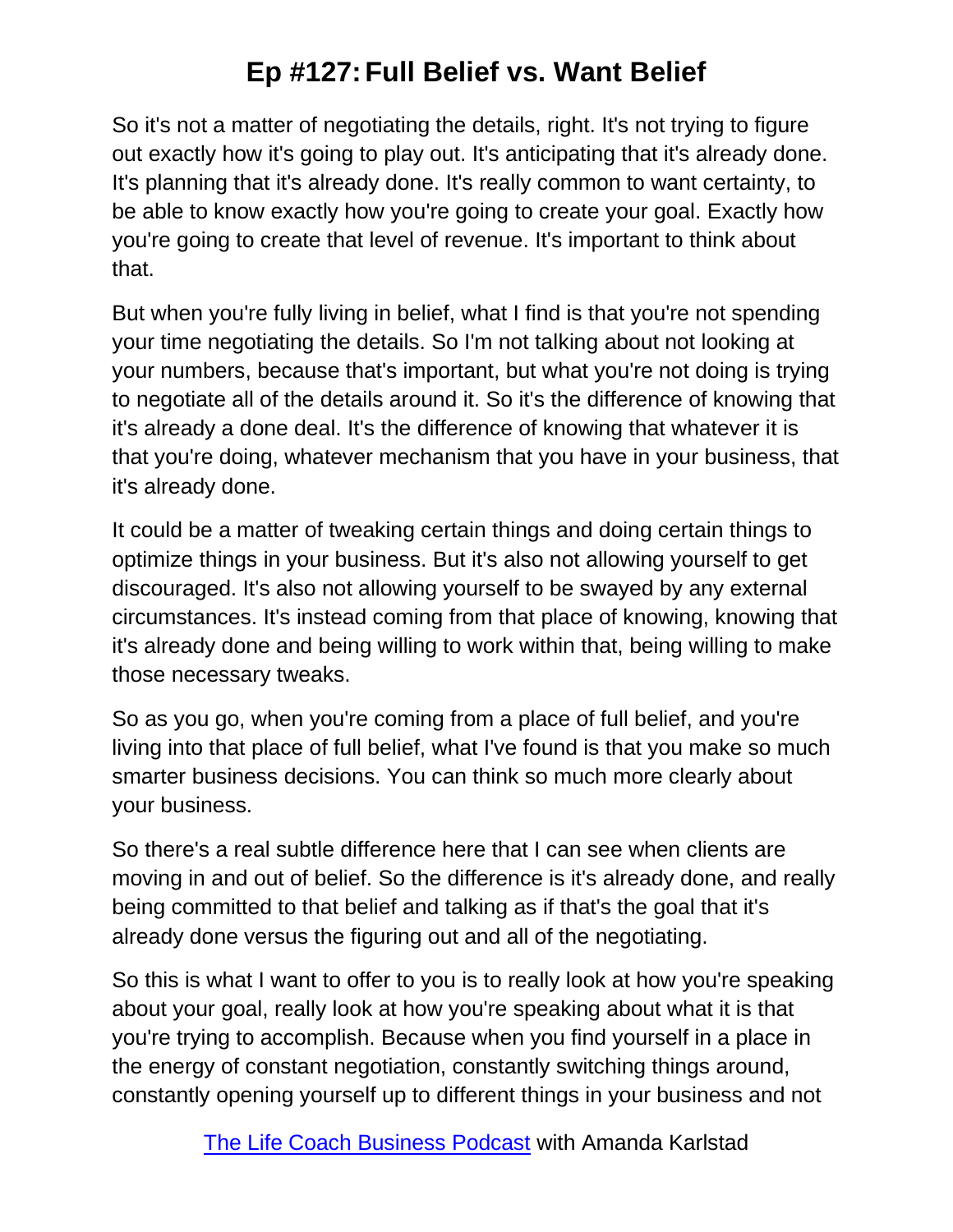staying focused on the decisions that you've made, on the things that you've already pre-decided that you're going to do, you're really coming from a place of wanting to believe.

All right. The third thing that I want to offer to you is that when you have a plan, when you're going out, as all of you are, and you are putting things in place, and you're implementing different things, and you're learning so many new things as you grow your business. What tends to happen is that when, for whatever reason, things come up, which inevitably will happen. I want you to really consider what are you making that mean? For many of you, what are you making it mean right now that you're not at your goal?

I know so many of you are high achievers already. I know that so many of you have already accomplished so much in your life. What I also know is that what tends to happen is when you have that plan and when you go out and execute that plan and when things come up, it can be very easy to start to lose faith, to start to doubt, to start to look for evidence outside of yourself that things are going to work out.

A lot of times what's happening here is that there's a narrative that starts to be created around not being ethical. I think that when you can be coming from a place where there's no narrative, when you're able to look at your business, when you're able to look at what's happening with an objective eye, I think it's one of the most profound places that you can operate from.

So when you can find yourself in a place where you can operate in a way that none of the outside circumstances mean anything. Instead, you understand that you have full agency over your perception, over how you choose to think about those circumstances. When you can come from that place and know that it's just part of the deal, that it's just part of the process. It's part of growing and scaling a business. What it does is it allows you to focus and be in that belief, and to be in that belief of yourself.

So I want to encourage you all to not operate from a place, not allow yourselves to make certain things mean things that aren't true. When you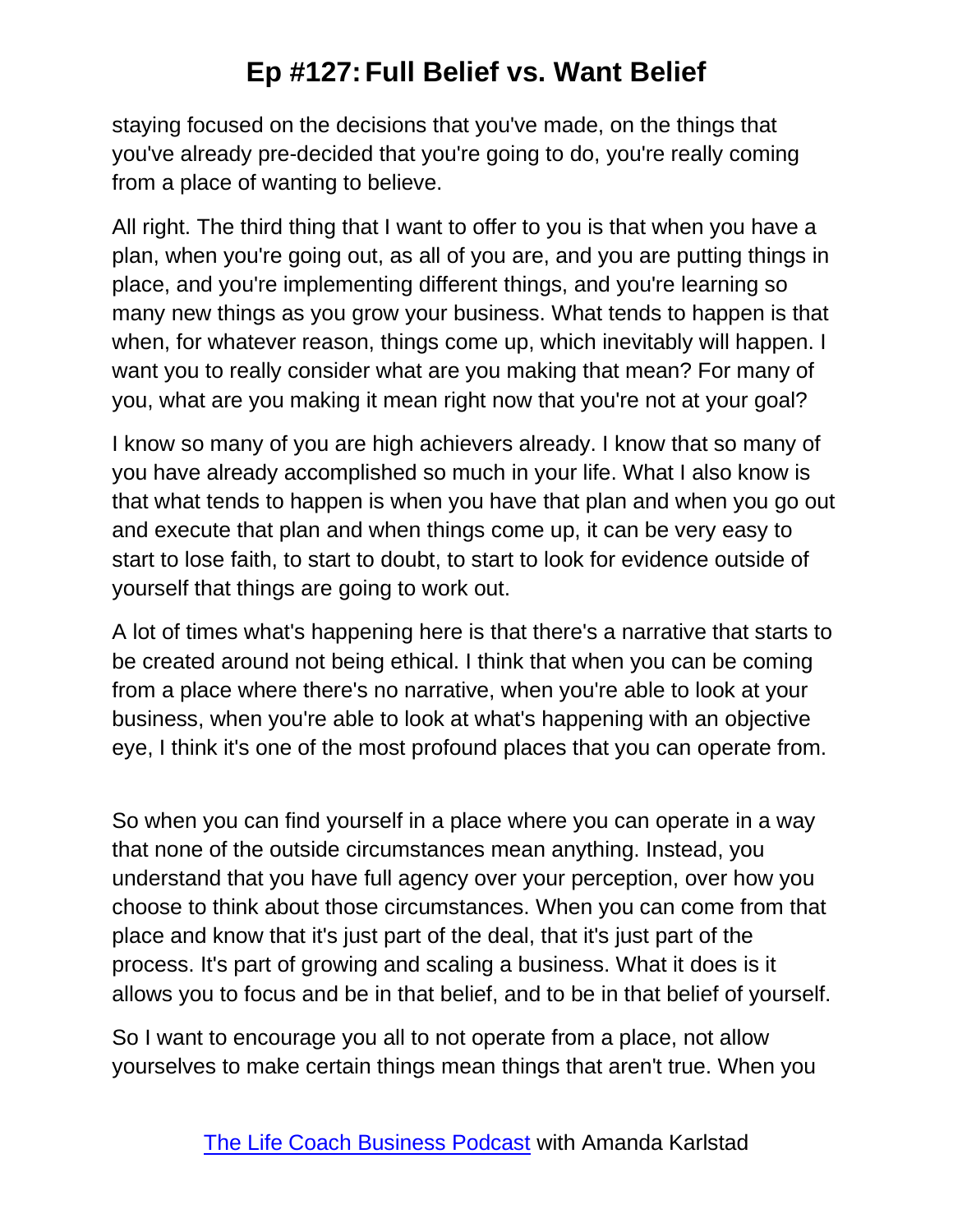consider, I always think about the example of as a parent, when your child is learning to walk. We all know that it's inevitable, right?

We all know that it's part of the process that the child is going to fall. That there's going to be some wobbles. That they're probably not going to get it right away. Some are going to start earlier than others. Some will get it faster. Some will be slower. But we all know at the end of the day that a child is going to learn how to walk. We all know that no matter what, no matter how they start out, they're going to figure it out.

So if you take a look at that process, right, all of the falls, all of the time, all of the wobbles that a child goes through when they're learning how to walk, there's really never a point where there's doubt. There's really never a point where it's like as a parent, you question whether or not that's going to happen. Yet what happens in the business is that so often when things don't go exactly as planned or when maybe you're not at a certain place, our brain starts to offer up narratives as far as what that all means.

So I want you to think about if you had no doubt, if you knew that 100% that your goal, that \$250,000 goal, that \$500,000 goal, that million dollar goal, whatever it is. That \$100,000 goal. That it was done, how would you be showing up differently? How would you be thinking differently about the circumstances? How would you be… What would the story around it be?

I think what's so powerful and I want to leave you with is that there's really no downside to being in full belief. There's really no downside to living and being in full belief every single day no matter what. So even if there are circumstances, even if there's evidence that it would be easy to make a narrative, it would be easy to start to question whether or not something could be true for you, I want you to consider being in full belief, to living in that place of full belief no matter what.

I have found this to be the richest part of the journey. It's why I talk about it's who you become in the process. It's who you step into, that version of yourself that creates those levels of results. So whatever your goal is, I want you to believe and truly believe in that goal with all your heart no matter what even until the last minute.